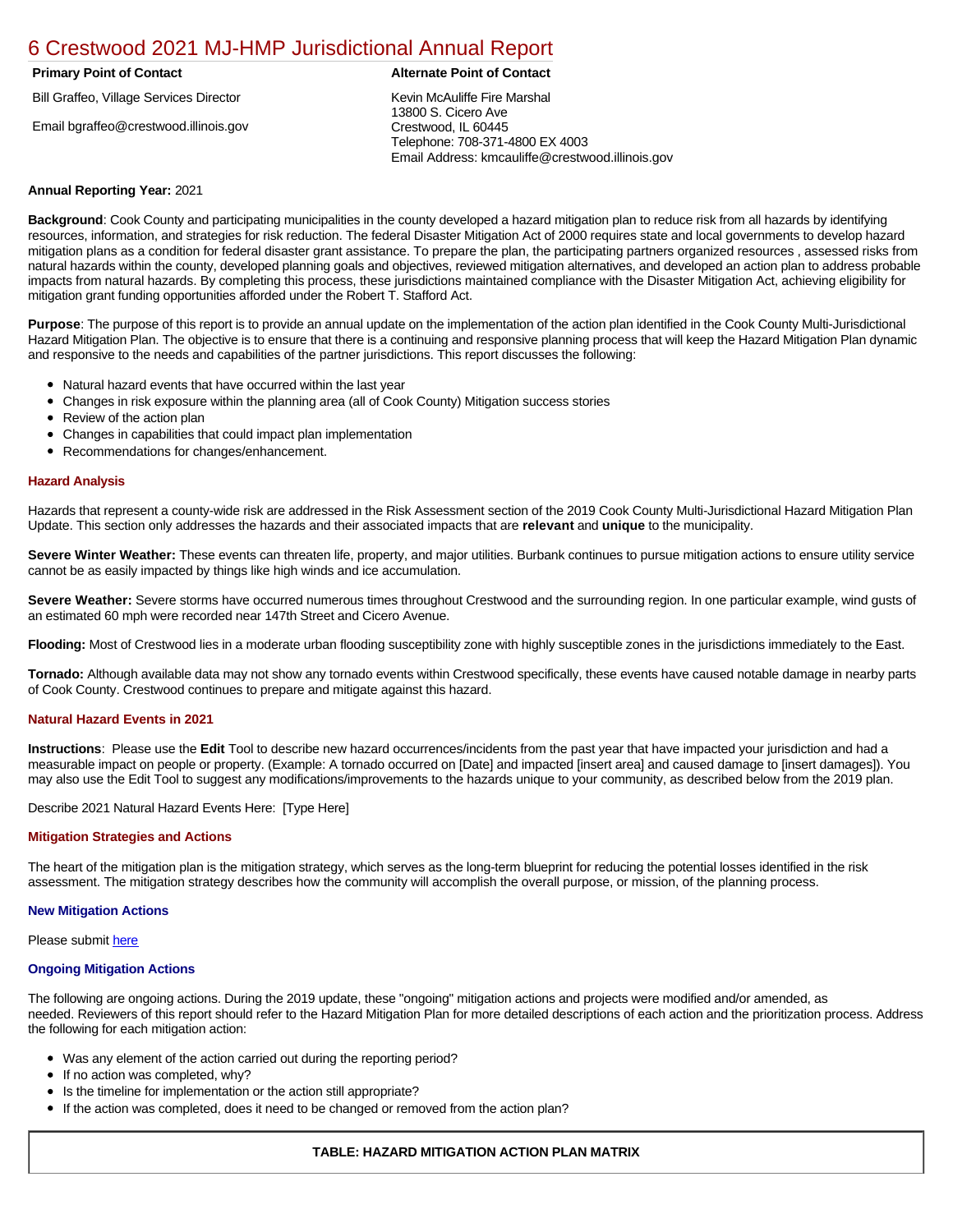| <b>Completion status legend:</b><br>$N = New$<br>$O =$ Action Ongoing toward Completion<br>$R =$ Want Removed from Annex<br>$C = Project Completed$<br>$X = No$ Action Taken                                                                                                                                                                                                       |             |                                                  |                                    |                                                                                                                                   |                                |                             |                                                                                                                                |                                                            |  |  |
|------------------------------------------------------------------------------------------------------------------------------------------------------------------------------------------------------------------------------------------------------------------------------------------------------------------------------------------------------------------------------------|-------------|--------------------------------------------------|------------------------------------|-----------------------------------------------------------------------------------------------------------------------------------|--------------------------------|-----------------------------|--------------------------------------------------------------------------------------------------------------------------------|------------------------------------------------------------|--|--|
| 2021 Status                                                                                                                                                                                                                                                                                                                                                                        | 2020 Status | 2019 Status                                      | <b>Hazards</b><br><b>Mitigated</b> | <b>Objectives</b><br>Met                                                                                                          | Lead<br><b>Agencies</b>        | <b>Estimated</b><br>Cost    | Sources of<br><b>Funding</b>                                                                                                   | <b>Timeline/Projected</b><br><b>Completion Date</b><br>(a) |  |  |
| Action C9.1—Where appropriate, support retrofitting, purchase, or relocation of structures in hazard-prone areas to prevent future structure damage. Give<br>priority to properties with exposure to repetitive losses.                                                                                                                                                            |             |                                                  |                                    |                                                                                                                                   |                                |                             |                                                                                                                                |                                                            |  |  |
| <b>Status Description:</b>                                                                                                                                                                                                                                                                                                                                                         |             |                                                  |                                    |                                                                                                                                   |                                |                             |                                                                                                                                |                                                            |  |  |
| Ongoing                                                                                                                                                                                                                                                                                                                                                                            |             | Ongoing                                          | All                                | 7, 13                                                                                                                             | Village of<br>Crestwood        | High                        | <b>FEMA Hazard</b><br>Mitigation<br>Grants                                                                                     | Long-term<br>(depending on<br>funding)                     |  |  |
| Action C9.2—Continue to support the countywide actions identified in this plan.                                                                                                                                                                                                                                                                                                    |             |                                                  |                                    |                                                                                                                                   |                                |                             |                                                                                                                                |                                                            |  |  |
| <b>Status Description:</b>                                                                                                                                                                                                                                                                                                                                                         |             |                                                  |                                    |                                                                                                                                   |                                |                             |                                                                                                                                |                                                            |  |  |
| ongoing                                                                                                                                                                                                                                                                                                                                                                            |             | Ongoing                                          | All                                | Αll                                                                                                                               | Village of<br>Crestwood        | Low                         | <b>General Fund</b>                                                                                                            | Short- and long-term                                       |  |  |
|                                                                                                                                                                                                                                                                                                                                                                                    |             |                                                  |                                    | Action C9.3—Actively participate in the plan maintenance strategy identified in this plan.                                        |                                |                             |                                                                                                                                |                                                            |  |  |
| <b>Status Description:</b>                                                                                                                                                                                                                                                                                                                                                         |             |                                                  |                                    |                                                                                                                                   |                                |                             |                                                                                                                                |                                                            |  |  |
| Ongoing                                                                                                                                                                                                                                                                                                                                                                            |             | Ongoing                                          | Αll                                | 3, 4, 6                                                                                                                           | DHSEM, Village<br>of Crestwood | Low                         | <b>General Fund</b>                                                                                                            | Short-term                                                 |  |  |
|                                                                                                                                                                                                                                                                                                                                                                                    |             |                                                  |                                    |                                                                                                                                   |                                |                             | Action C9.4—Consider participation in incentive-based programs such as the Community Rating System, Tree City, and StormReady. |                                                            |  |  |
| <b>Status Description:</b>                                                                                                                                                                                                                                                                                                                                                         |             |                                                  |                                    |                                                                                                                                   |                                |                             |                                                                                                                                |                                                            |  |  |
| Ongoing                                                                                                                                                                                                                                                                                                                                                                            |             | Ongoing                                          | All                                | 3, 4, 5, 6, 7, 9,<br>10,11,13                                                                                                     | Village of<br>Crestwood        | Low                         | <b>General Fund</b>                                                                                                            | Long-term                                                  |  |  |
| Action C9.5-Maintain good standing under the National Flood Insurance Program by implementing programs that meet or exceed the minimum NFIP<br>requirements. Such programs include enforcing an adopted flood damage prevention ordinance, participating in floodplain mapping updates, and providing<br>public assistance and information on floodplain requirements and impacts. |             |                                                  |                                    |                                                                                                                                   |                                |                             |                                                                                                                                |                                                            |  |  |
| <b>Status Description:</b>                                                                                                                                                                                                                                                                                                                                                         |             |                                                  |                                    |                                                                                                                                   |                                |                             |                                                                                                                                |                                                            |  |  |
| Ongoing                                                                                                                                                                                                                                                                                                                                                                            |             | Ongoing                                          | Flooding                           | 4, 6, 9                                                                                                                           | Village of<br>Crestwood        | Low                         | <b>General Fund</b>                                                                                                            | Short-term and<br>ongoing                                  |  |  |
|                                                                                                                                                                                                                                                                                                                                                                                    |             |                                                  |                                    | Action C9.6—Where feasible, implement a program to record high water marks following high-water events.                           |                                |                             |                                                                                                                                |                                                            |  |  |
| <b>Status Description:</b>                                                                                                                                                                                                                                                                                                                                                         |             |                                                  |                                    |                                                                                                                                   |                                |                             |                                                                                                                                |                                                            |  |  |
| Ongoing                                                                                                                                                                                                                                                                                                                                                                            |             | Ongoing                                          | Flooding,<br>Severe<br>Weather     | 3, 6, 9                                                                                                                           | Village of<br>Crestwood        | Medium                      | General Fund;<br><b>FEMA Grant</b><br>Funds (Public<br>Assistance)                                                             | Long-term                                                  |  |  |
|                                                                                                                                                                                                                                                                                                                                                                                    |             |                                                  |                                    | Action C9.7-Integrate the hazard mitigation plan into other plans, programs, or resources that dictate land use or redevelopment. |                                |                             |                                                                                                                                |                                                            |  |  |
| <b>Status Description:</b>                                                                                                                                                                                                                                                                                                                                                         |             |                                                  |                                    |                                                                                                                                   |                                |                             |                                                                                                                                |                                                            |  |  |
| Ongoing                                                                                                                                                                                                                                                                                                                                                                            |             | Ongoing                                          | All                                | 3, 4, 6, 10, 13                                                                                                                   | Vantage Point<br>Engineering   | Low                         | <b>General Fund</b>                                                                                                            | Short-term                                                 |  |  |
| Action C9.8—Consider the development and implementation of a Capital Improvements Program (CIP) to increase the Village's regulatory, financial and<br>technical capability to implement mitigation actions.                                                                                                                                                                       |             |                                                  |                                    |                                                                                                                                   |                                |                             |                                                                                                                                |                                                            |  |  |
| <b>Status Description:</b>                                                                                                                                                                                                                                                                                                                                                         |             |                                                  |                                    |                                                                                                                                   |                                |                             |                                                                                                                                |                                                            |  |  |
| Ongoing                                                                                                                                                                                                                                                                                                                                                                            |             | Ongoing                                          | All                                | 1, 2, 7                                                                                                                           | <b>Public Works</b>            | High                        | CIP component<br>of general fund<br>(if implemented)                                                                           | Long-term                                                  |  |  |
| Action C9.9-Build dike on 135th Street.                                                                                                                                                                                                                                                                                                                                            |             |                                                  |                                    |                                                                                                                                   |                                |                             |                                                                                                                                |                                                            |  |  |
| <b>Status Description:</b>                                                                                                                                                                                                                                                                                                                                                         |             |                                                  |                                    |                                                                                                                                   |                                |                             |                                                                                                                                |                                                            |  |  |
| Ongoing                                                                                                                                                                                                                                                                                                                                                                            |             | Ongoing                                          | Flooding                           | 1, 2, 9                                                                                                                           | <b>MWRD</b>                    | \$1,200,000;<br>Low         | <b>MWRD</b>                                                                                                                    | Short-term 2014/15                                         |  |  |
| Action C9.10-Complete Tinley Creek improvements.                                                                                                                                                                                                                                                                                                                                   |             |                                                  |                                    |                                                                                                                                   |                                |                             |                                                                                                                                |                                                            |  |  |
| <b>Status Description:</b>                                                                                                                                                                                                                                                                                                                                                         |             |                                                  |                                    |                                                                                                                                   |                                |                             |                                                                                                                                |                                                            |  |  |
| Ongoing -                                                                                                                                                                                                                                                                                                                                                                          |             | Completed                                        | Flooding                           | 1, 2, 9                                                                                                                           | <b>MWRD</b>                    | $$3 - 4,000,000;$<br>Medium | <b>MWRD</b>                                                                                                                    | Completed                                                  |  |  |
|                                                                                                                                                                                                                                                                                                                                                                                    |             | Action C9.11-Laramie/Tpk install retention pond. |                                    |                                                                                                                                   |                                |                             |                                                                                                                                |                                                            |  |  |
| <b>Status Description:</b>                                                                                                                                                                                                                                                                                                                                                         |             |                                                  |                                    |                                                                                                                                   |                                |                             |                                                                                                                                |                                                            |  |  |